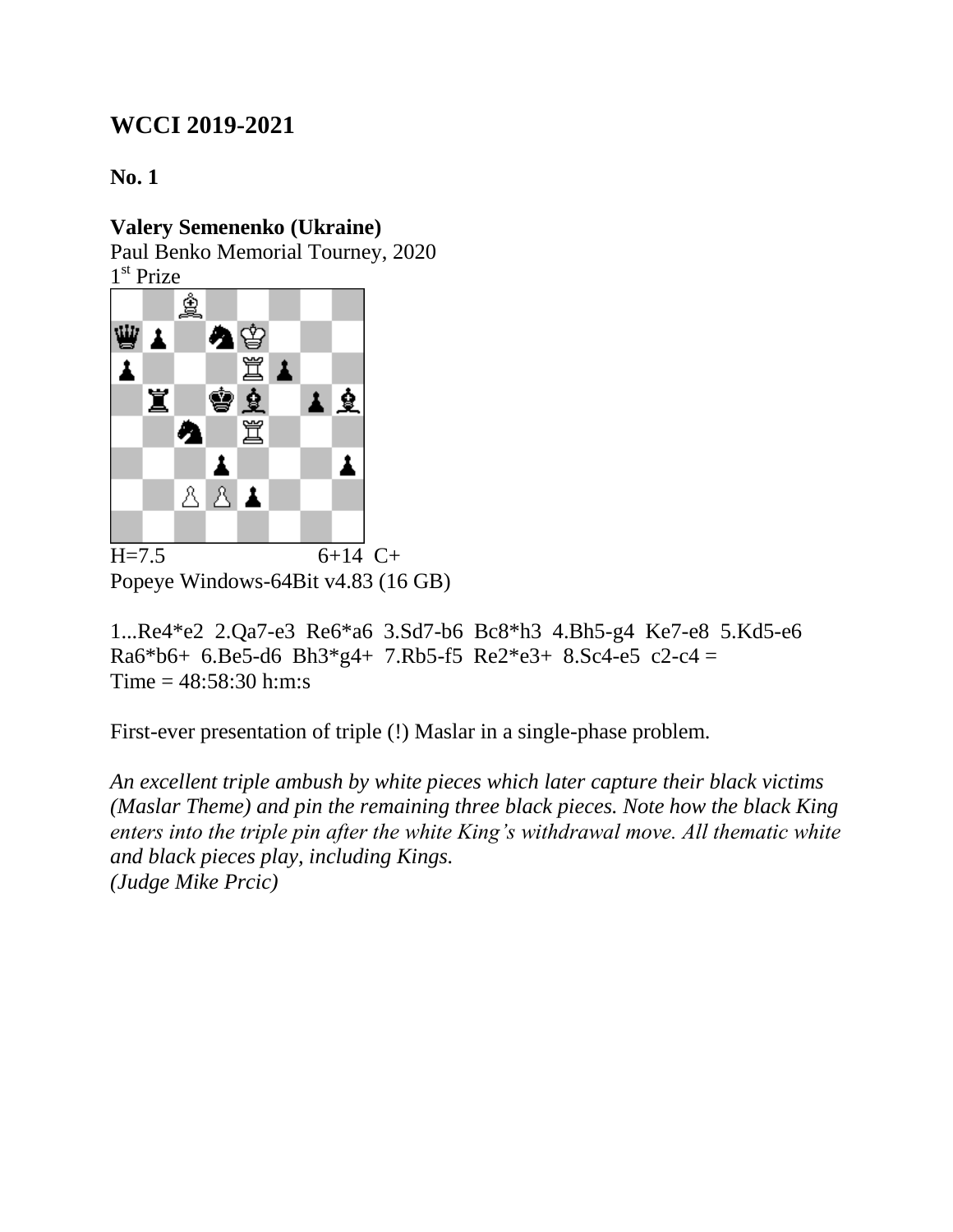**No. 2**

### **Valery Semenenko (Ukraine)**

Paul Benko Memorial Tourney, 2020 5<sup>th</sup> Prize



1.Bc2-b3 Rd6\*h6 2.Bb3-d5 Rh6-h8 3.Bd5\*e4 Bd3\*b1+ 4.Be4\*b1 Rh8-d8 5.Sd4-c2 Rf4-b4  $6.$ Rd $7$ \*d $2$  Rd $8$ \*d $2 =$ 

Two Rehm maneuvers in one phase (bB/wB and wR/bR).

*Both, White and Black, use ambush maneuvers (Rehm Theme, bB/wB and wR/bR) to open lines and capture pieces. (Judge Mike Prcic)*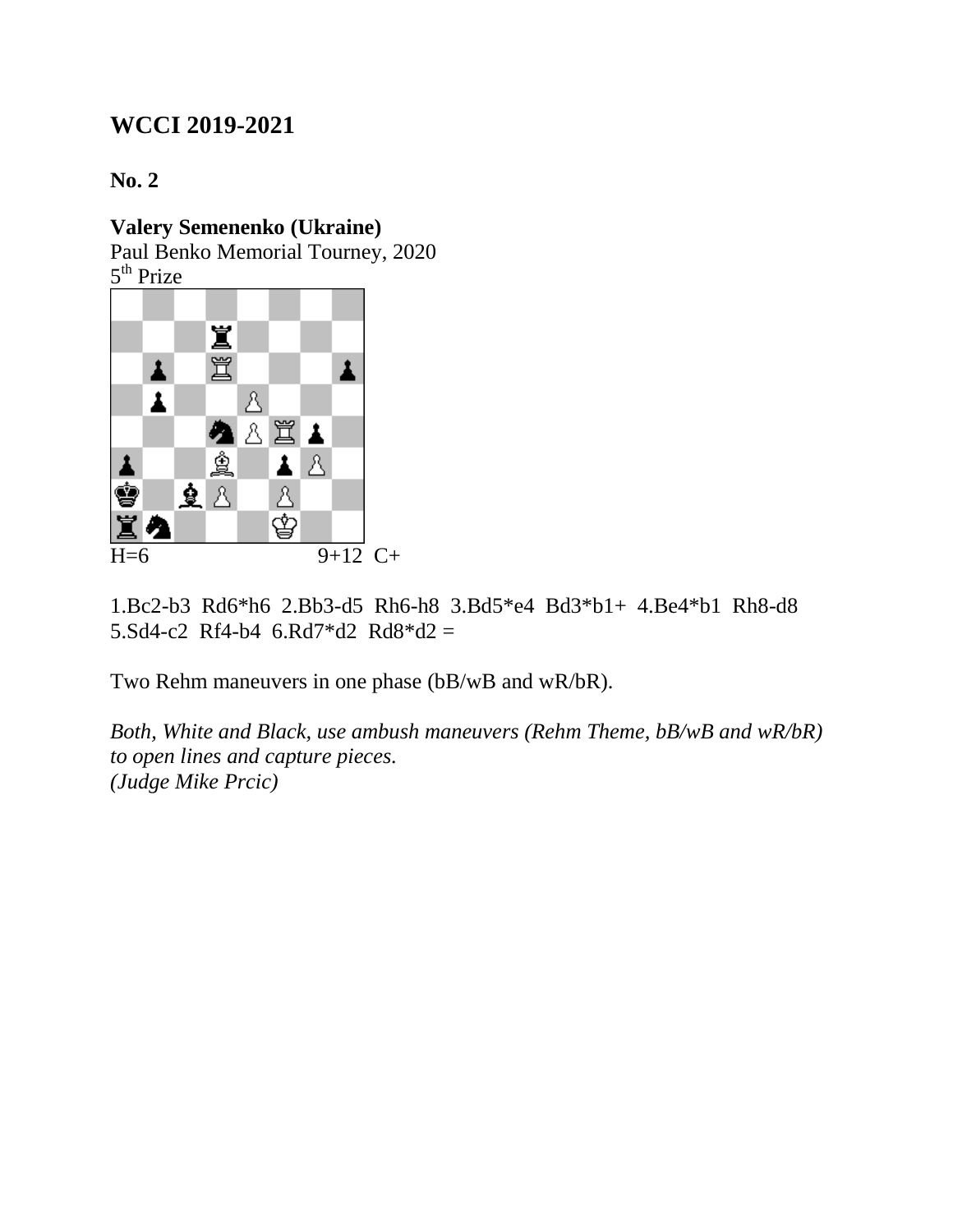**No. 3**

#### **Valery Semenenko (Ukraine)**

8<sup>th</sup> FIDE World Cup in Composing 2020 4<sup>th</sup> Prize



Gustav 4.1 b - Windows 64 Bit Hashtables: 12000 MB  $Time = 10:05:41:28.28$ 

1.Bc5\*d6 Rd5\*a5 2.Bd6-c5! Ra5-b5 3.Ra7\*a4 Kg1-f2 4.Ra4-d4 Kf2\*e3 5.Rd4\*d7 Ke3-e4 6.Bc5-g1 Rb5-a5! 7.Rd7-d4! e5\*d4#

First-ever presentation in a HS# of cyclic Klasinc (wB-bR, bR-wR, wR-wB).

*This single-line problem achieves a task never shown before in the HS# field: a cyclic Klasinc! First, the white Bishop opens the gate, enabling the black Rook to pass from d5 to a5, before it returns on c5. Then the black Rook opens the gate, enabling the white Rook to pass from a7 to a4, before it returns to a5. Finally, the white Rook opens the gate, enabling the white Bishop to pass from c5 to g1, before it returns to d4. The sequence of moves demonstrates a masterful precision. The construction initially seems crowded with 13 pawns, but you will soon forget about it after seeing the sparkling theme and the crystal-clear idea. Please don't get fooled by the fact it received "only" a fourth prize: this composition should also go directly into the anthology. A really triumphant combination, which concludes a superb set of prize winners! (Judge Vlaicu Crişan)*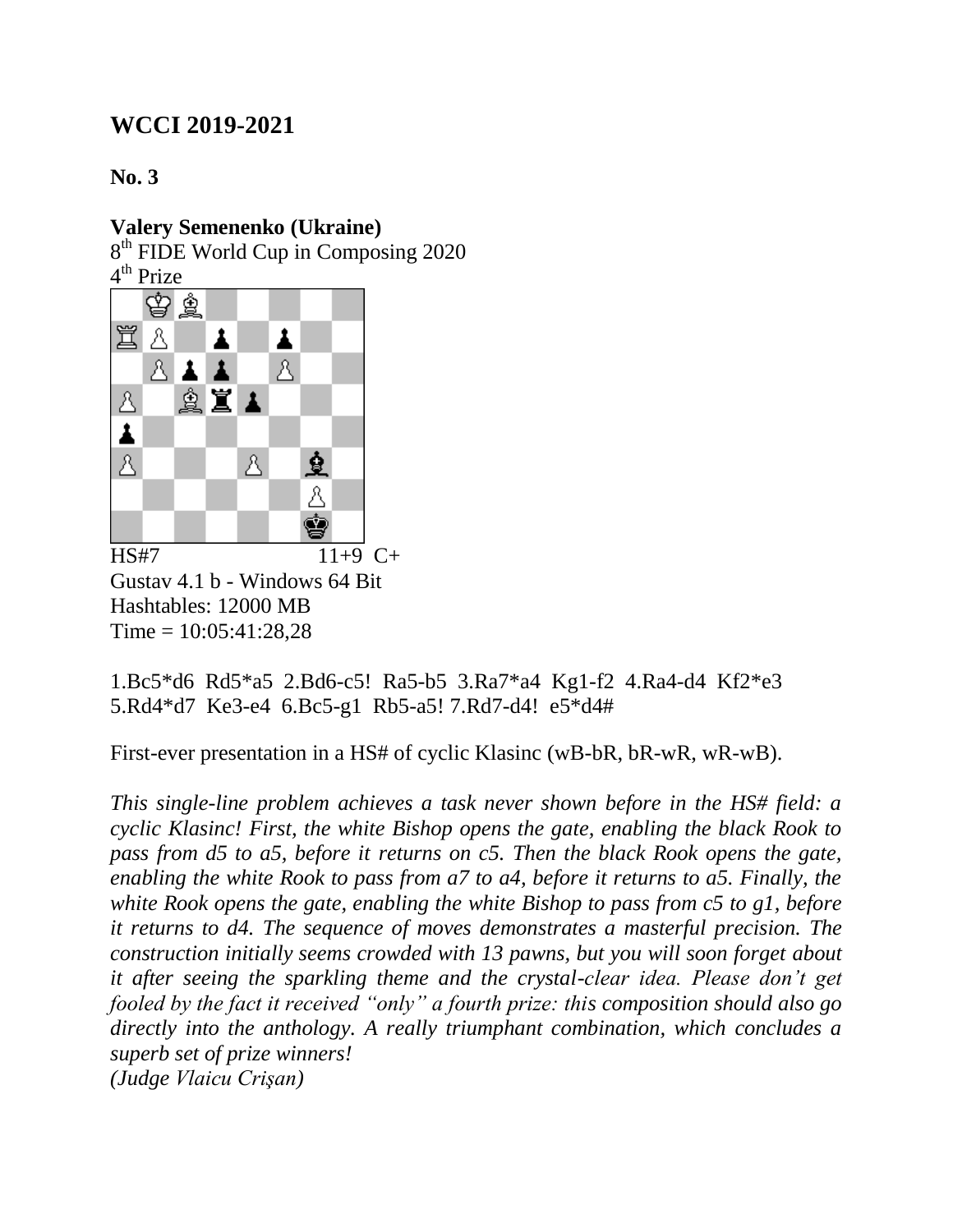#### **No. 4**

## **Valery Semenenko (Ukraine)**

SuperProblem 2020



1.a2-a1=B 2.Ba1-f6 3.g6-g5 4.g5-g4 5.g4\*f3 6.f3\*e2 7.e2-e1=R 8.Re1-e5 9.g3-g2 10.g2\*h1=B 11.Bh1-d5 12.d3\*c2 13.c2-c1=R 14.Rc1-c5 15.b4-b3 16.b3-b2 17.b2-b1=B 18.Bb1-f5 19.Bf5-d7  $e7*d8=Q =$  $Time = 184:54:32$  h:m:s

*Constructional masterpiece: stalemate with 5 (!) pinned promoted pieces (B-R-B-R-B). Task! The only "black officer" in the initial position is captured, and 5 promoted are pinned. (Judge Borislav Gadjanski)*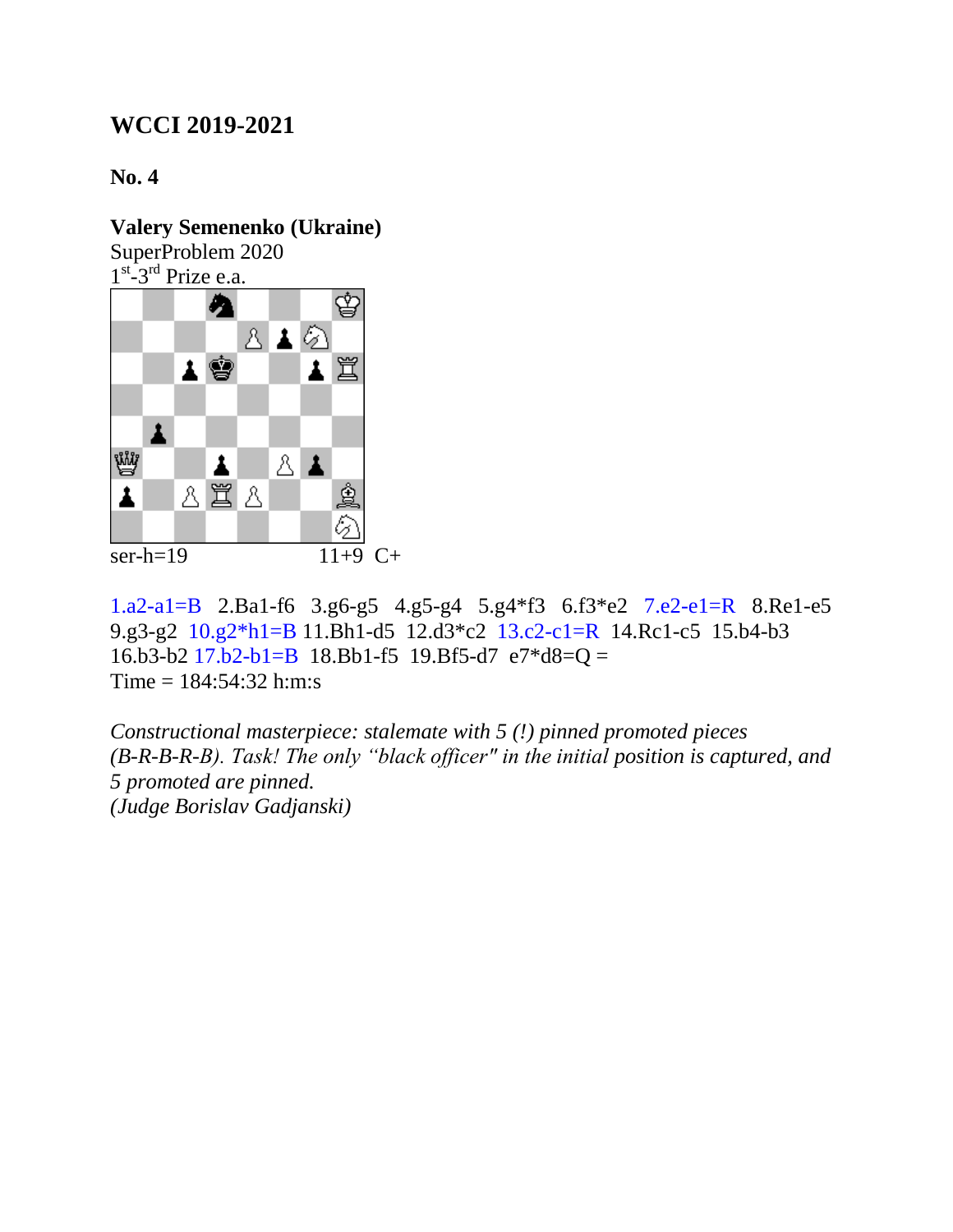**No. 5**

### **Valery Semenenko (Ukraine)**

Moscow Tourney, 2020 3<sup>rd</sup> Prize



1.Qf4\*e5 **A** Bf5-g6 2.Qe5\*e4 **B** Bg6\*e8 3.Qe4-c6+ Be8\*c6 # 1.Qf4\*e4 **B** Re5\*e6 2.Qe4\*f5 **C** Re6\*e8+ 3.Qf5-c8+ Re8\*c8 # 1.Qf4\*f5 **C** Se4-d6 2.Qf5\*e5 **A** Sd6\*e8 3.Qe5-c7+ Se8\*c7 #

Double cyclic Zilahi. Cycle of W1/W2 moves.